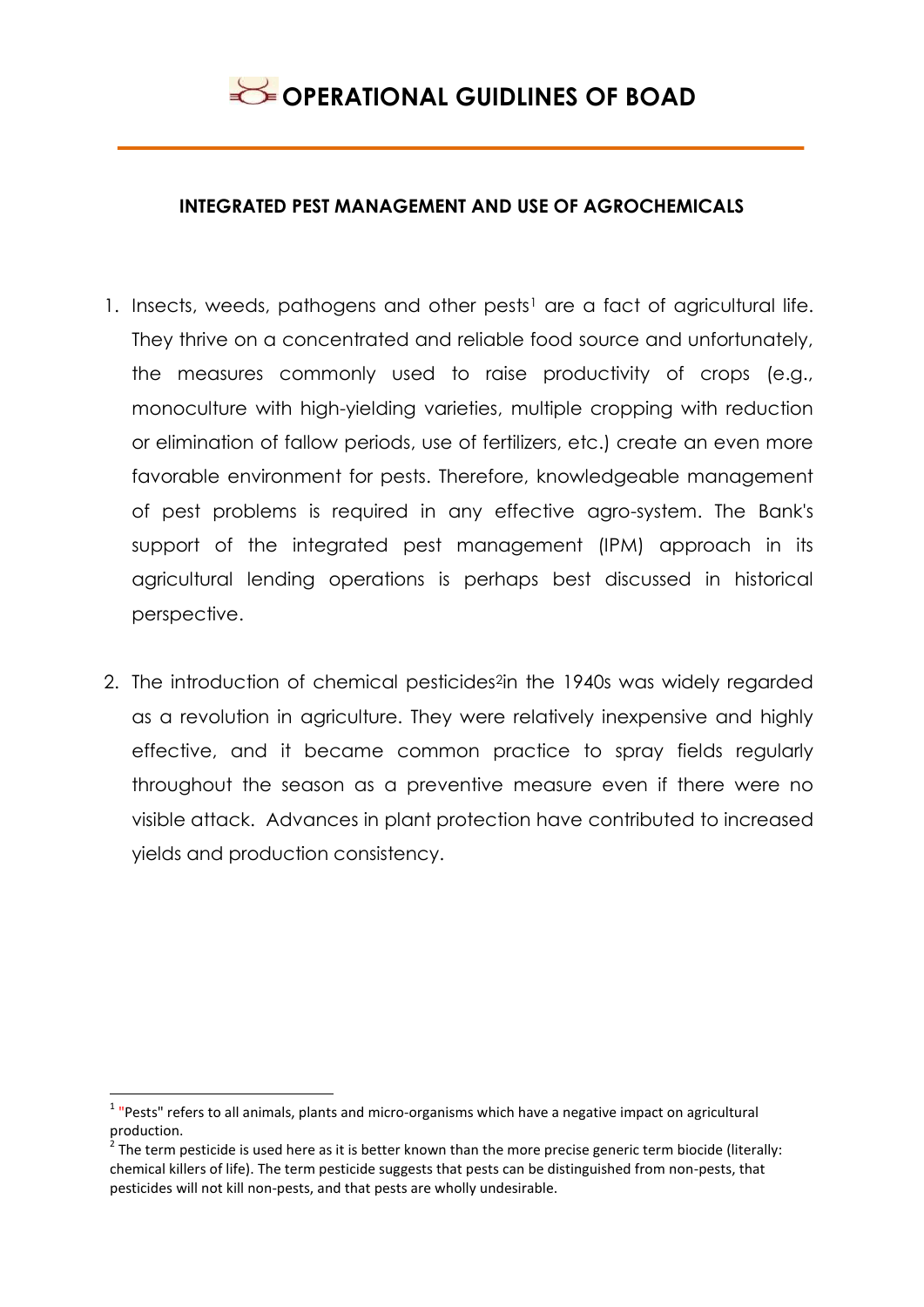

#### **Impacts of the use of agricultural chemicals**

- 3. Experience since then, however, has shown this approach not only to be environmentally damaging but also ineffective in the long term. Where pesticides have been used indiscriminately in this way, pest species have become resistant and difficult or impossible to control. In some cases, resistance in important disease vectors (e.g., malarial mosquitoes) has resulted or new agricultural pests have emerged. For example, all mite pests were created by pesticides since there were no mite pests before pesticides were used.
- 4. The irrational use of pesticides can lead to serious illness or be fatal, contaminating soil and water, endangering livestock and wildlife and even harm the natural enemies of pests.
- 5. Once in the air pesticides move through greater or lesser air masses sometimes traveling over several tens of kilometers (or more). 25% to 75% of pesticides intended initially for crops are found in the air we breathe and this through several methods. Soils, surface waters, but especially the atmosphere are contaminated by pesticides. Therefore, pollution of these areas generate impact on both animal and human health.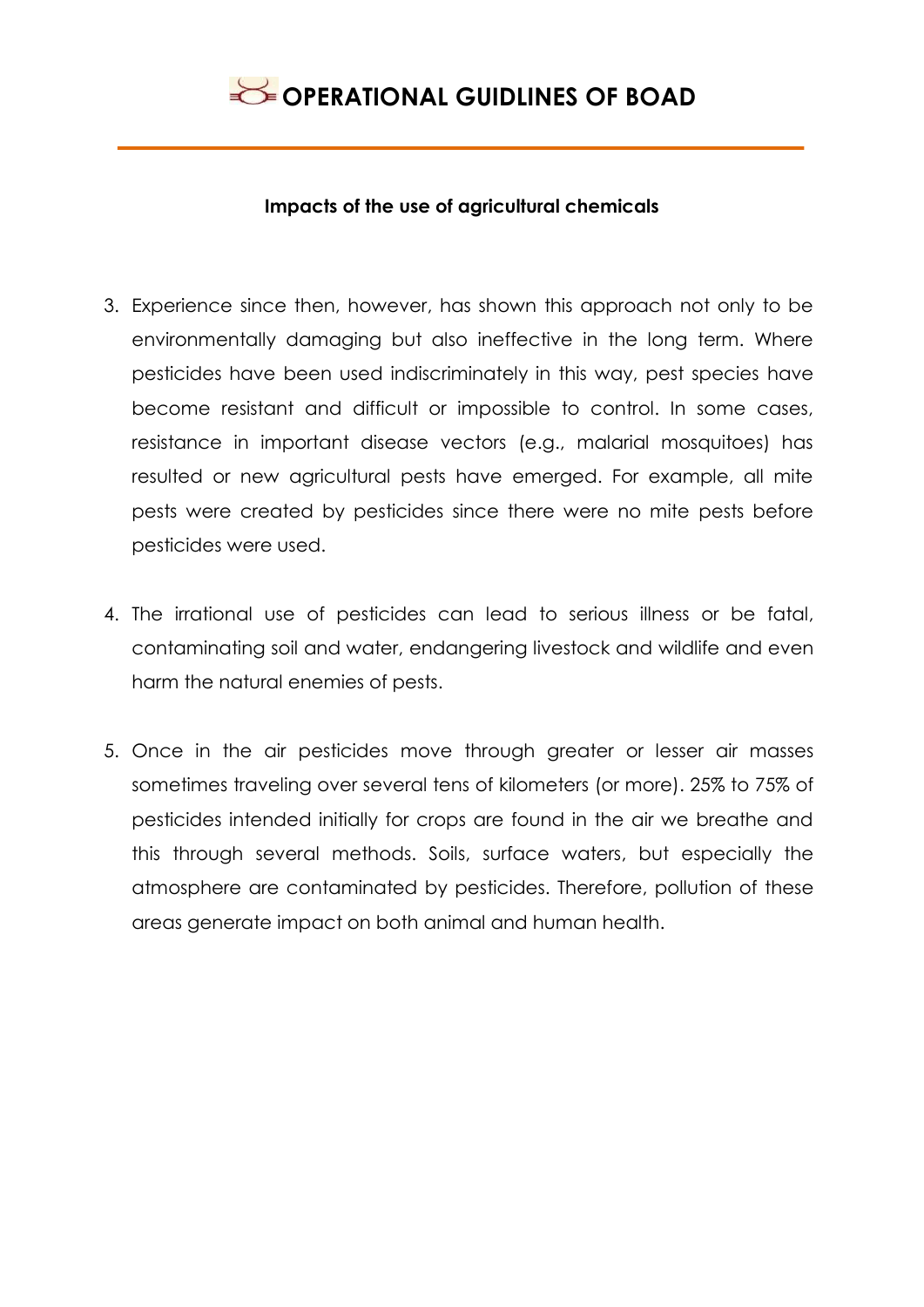### **INTEGRATED PEST MANAGEMENT AND USE OF AGROCHEMICALS**

- 6. Out of this experience, crop protection specialists devised a more diversified and sustainable approach, Integrated Pest Management ( IPM), which is based on three fundamental principles:
	- (a) To the extent possible, reliance is placed on using nonchemical measures to keep pest populations low. (For example, breeding and cultural practices are used to make the environment less hospitable to pests and to keep the crop healthy and resistant or tolerant to attack. This may include the introduction of non-indigenous pathogens or natural enemies.)
	- (b) The goal is to manage pests, not to eradicate them. Populations of important pest species are monitored and control interventions are made only as necessary3.
	- (c) When pesticides <sup>4</sup> have to be used, they are selected and applied in such a way as to minimize adverse effects on beneficial organisms, humans and the environment3. Within these basic principles, approaches may vary depending on the crops or pests involved. The level of control necessary may also vary considerably, particularly for fruit and vegetable crops where cosmetic damage may significantly decrease market value.

1

 $^{\text{3}}$  The common statistical models used are the economic threshold level (ETL) and the action threshold level (ATL). The ETL is established through crop-loss assessment of the value of the crop, the amount of damage it can tolerate at each growth stage without significant effect on yield and market value, and the cost of crop-production measures. The ATL is the pest population at which control action should be taken to prevent its reaching the ETL. Use of appropriate ATLs minimizes the frequency of pesticide application.

<sup>4</sup> "Pesticides" include insecticides, acaricides, herbicides, arboricides, rodenticides, fungicides, muticides, molluscicides, nematicides, etc., and also plant growth regulators (e.g., hormones and generically engineered compounds).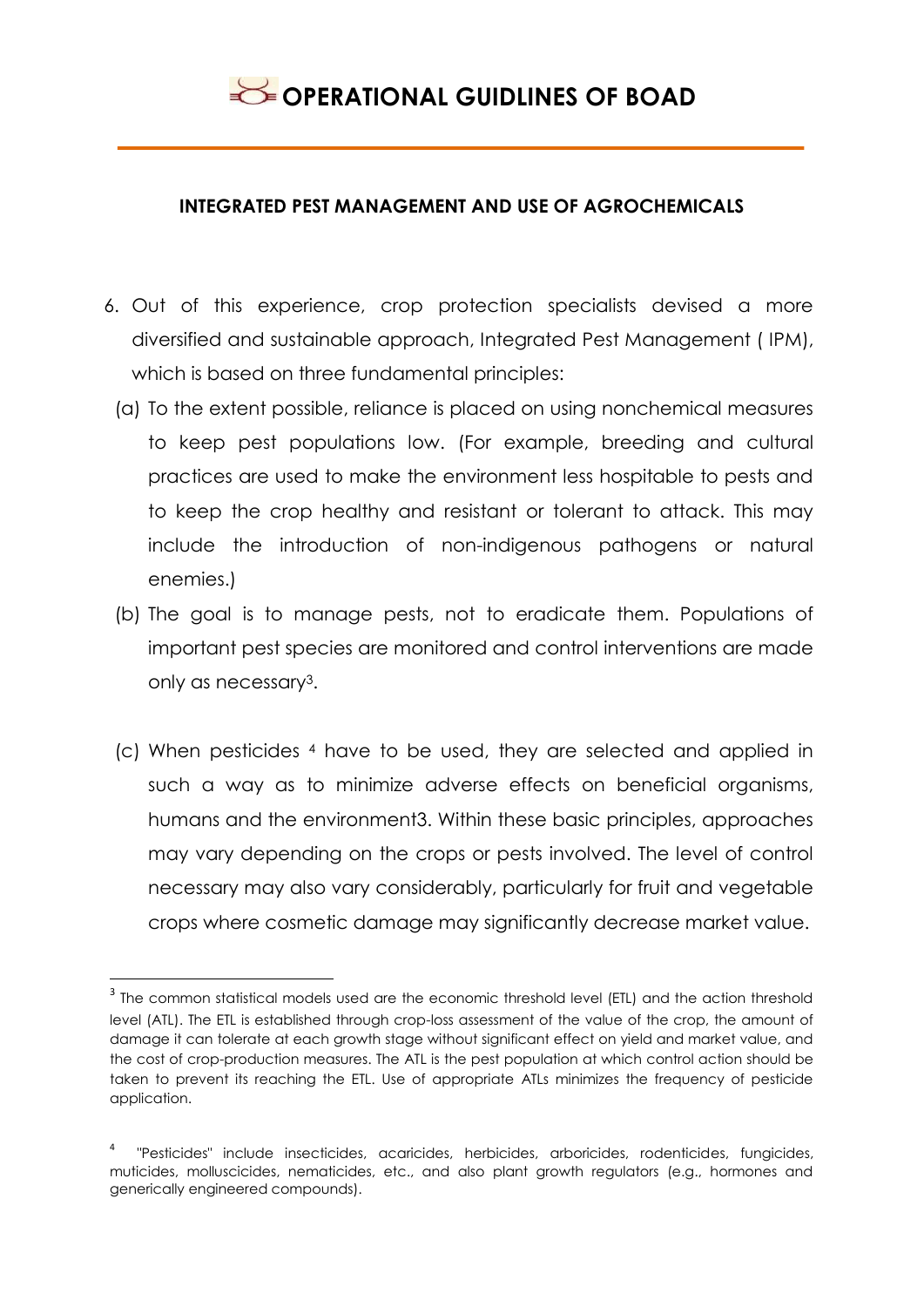### **Relationship to BOAD financial Investments**

- 7. BOAD's investments are to be designed according to the principles of environmentally sound and economically sustainable pest management The use of pesticide can represent one of the aspects of the IPM program "5/ Pesticides may be one component of an agricultural pest management strategy in the context of an IPM program.
- 8. Such justifiable practice, however, requires special knowledge of the particular substances being used, and how they are stored and applied. It is important to remember that pesticides are, for the most part, toxic compounds that are dispersed in the environment and handled by large numbers of people. They vary greatly in degree of hazard to humans and the environment and in margin of safety for misuse.
- 9. Therefore, control and supervision of pesticide use will continue to be of critical concern in projects funded by BOAD during designing of projects.
- 10. The required level of evaluation of pesticide aspects will be determined by the promoter of the project in collaboration with Techincal Serivces in charge early in the project cycle. Factors that should trigger close attention during project preparation, appraisal and supervision, include: (a) significant financing or use of pesticides; (b) introduction or promotion of pesticide use in areas where they are currently little used; (c) introduction or expansion of crops (such as cotton, vegetables or rice) in which pesticide use is often high; (d) use of pesticide that is judged to present a significant hazard to health or the environment; or (e) questions concerning the likely return on investment in pest management.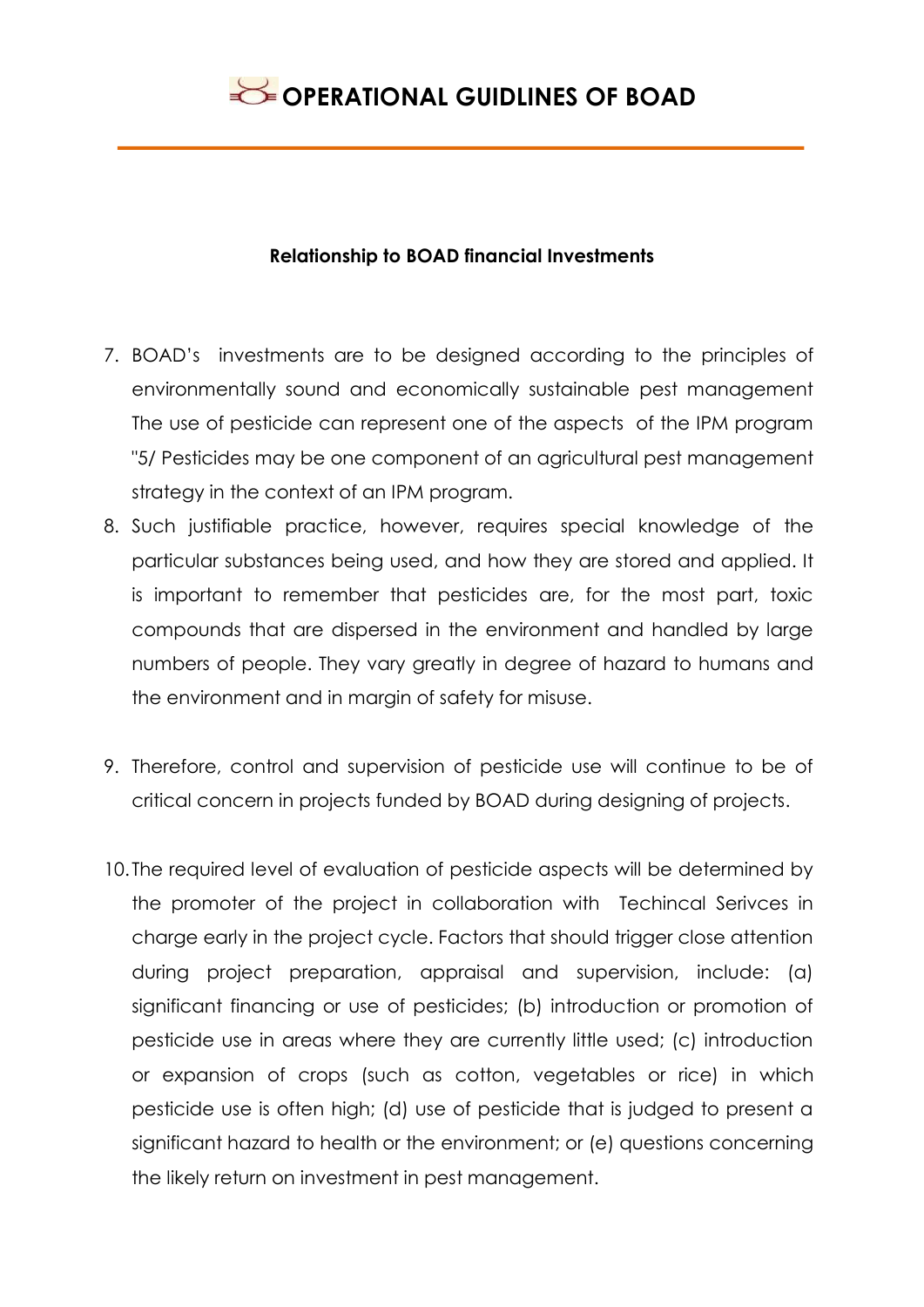- 11.For projects where none of these factors apply, it will usually be sufficient to pass these guidelines to the promoter and provide assurance in the legal document that the guidelines will be followed. BOAD's policy clearly states that its requirements on pesticide selection and use are to be applied for any Bank-financed investment or adjustment operation under which pesticides may be procured, whether or not Bank funds are used for this purpose directly.
- 12.While pesticides are an easily recognized issue in agricultural projects where crop production is a goal, they are often overlooked where they are used in the reduction of post-harvest losses. Various types of pests (including molds) cause considerable losses in quality and quantity of stored foods. Climatic conditions and lack of appropriate storage facilities come in addition to this problem. Produce in bulk storage is usually fumigated or treated with dilute insecticide dusts. Fumigation can be extremely hazardous to humans, requiring specialized equipment and training, and can leave potentially dangerous residues on the food.

### **The bank's guidelines**

13. These guidelines address aspects:

• Consideration of the integrated pest managment in the planning of programs, plan or project undertaken or supported by the BOAD

Crop protection is an integral part of agricultural development and BOAD's approach is to encourage the "best practice" of the moment. In this context, it supports the development of a program to fight against pests for any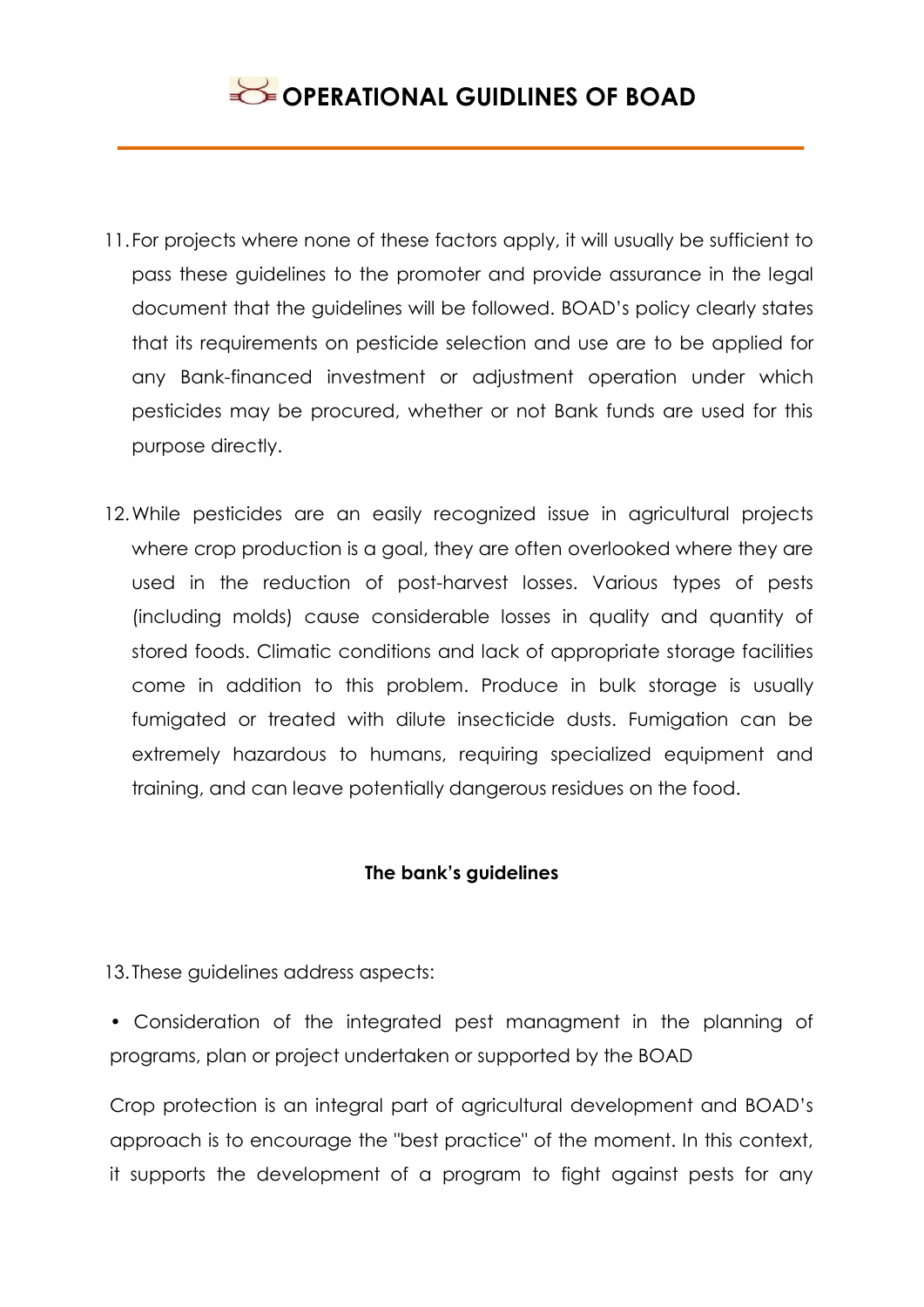agricultural development project, a program that takes into account economic, environmental and health and safety.

There must be a IPM program, which means that the use of pesticides is considered a last resort. The Bank encourages the development and dissemination of methods of IPM through research, extension and training as well as using promotion campaigns undertaken in borrowing countries . BOAD encourages the assessment of impacts of the use of agricultural chemicals on the environment.

The following criteria must be considered:

(a) types of pesticides for which procurement should be prohibited or restricted; (b) specifications for product quality, packaging and labelling; (c) preparation of bidding documents; (d) qualification of bidders and after-sales service; and (e) evaluation of bids taking into account effectiveness, cost and human and environmental hazards.

Below BOAD complies with FAO on the types of information that a plant protection product label should give:

- The trade name of the product;
- The name and address of the manufacturer and distributor of the product;
- The name of the active ingredients and their concentration ;
- The dates of manufacture and expiry;
- The approval number or Authorisation in Market
- The level of use permitted;
- Uses ;
- The precautions and conditions of use ( protection of the individual ...)
- The toxicological classification symbols and indications of danger ;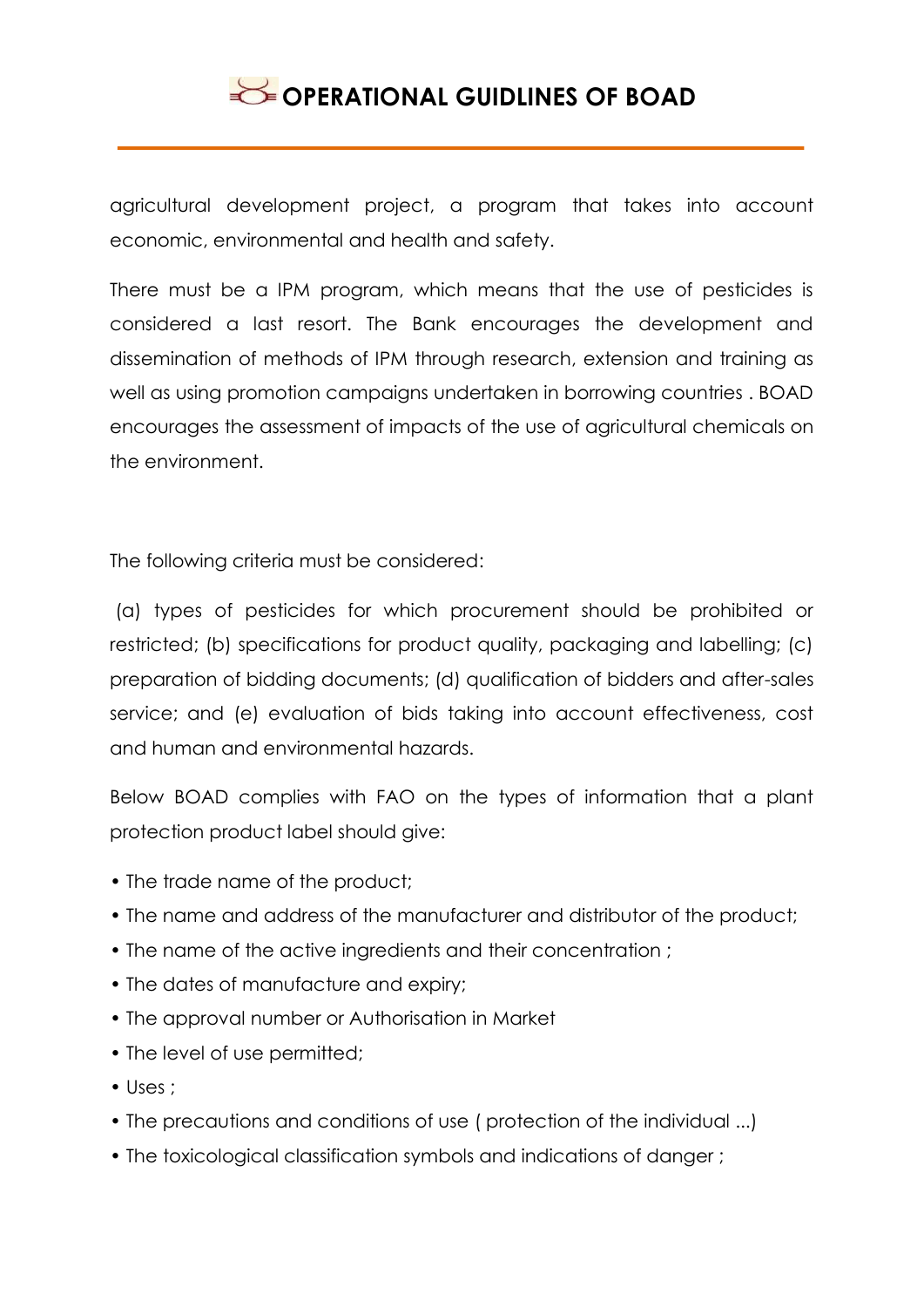• The risk phrases (R) and mentions on the toxicity and ecotoxicity on wildlife and the environment;

• The safety advice (S).

The label must always present pictograms indicating graphically the information necessary for safest handling of the product. It is essential that farmers are properly informed about the use of pesticides

14. Many pesticides are powerful and hazardous toxins which pose major risks (e.g., health damage to humans, creation of pest resistance, death of nontarget species such as birds). Therefore, the ESA should scrutinize the selection of pesticides with special care. Since it is impossible to be categorical, BOAD refrains from listing banned pesticides. However, the ESA team and the Project manager should avoid broad spectrum persistent pesticides, and move towards IPM and the more modern less risky pesticides such as Bthuringiensis. All pesticides selected should be justified in the ESA report.

Protection lors de la manipulation

L'équipement de protection individuelle (EPI) sert de barrière contre l'exposition aux pesticides.

## **Guidance for Environmental Assessments**

15. IPM does not necessarily involve sophisticated information gathering and decision-making procedures. It can be introduced at any level of agricultural development, for example, through variations in such basic crop management practices as planting times, crop spacing and residue disposal. A useful beginning can be made with relatively little specialized information or management requirements. However, the effectiveness of any IPM program will be strengthened by the following: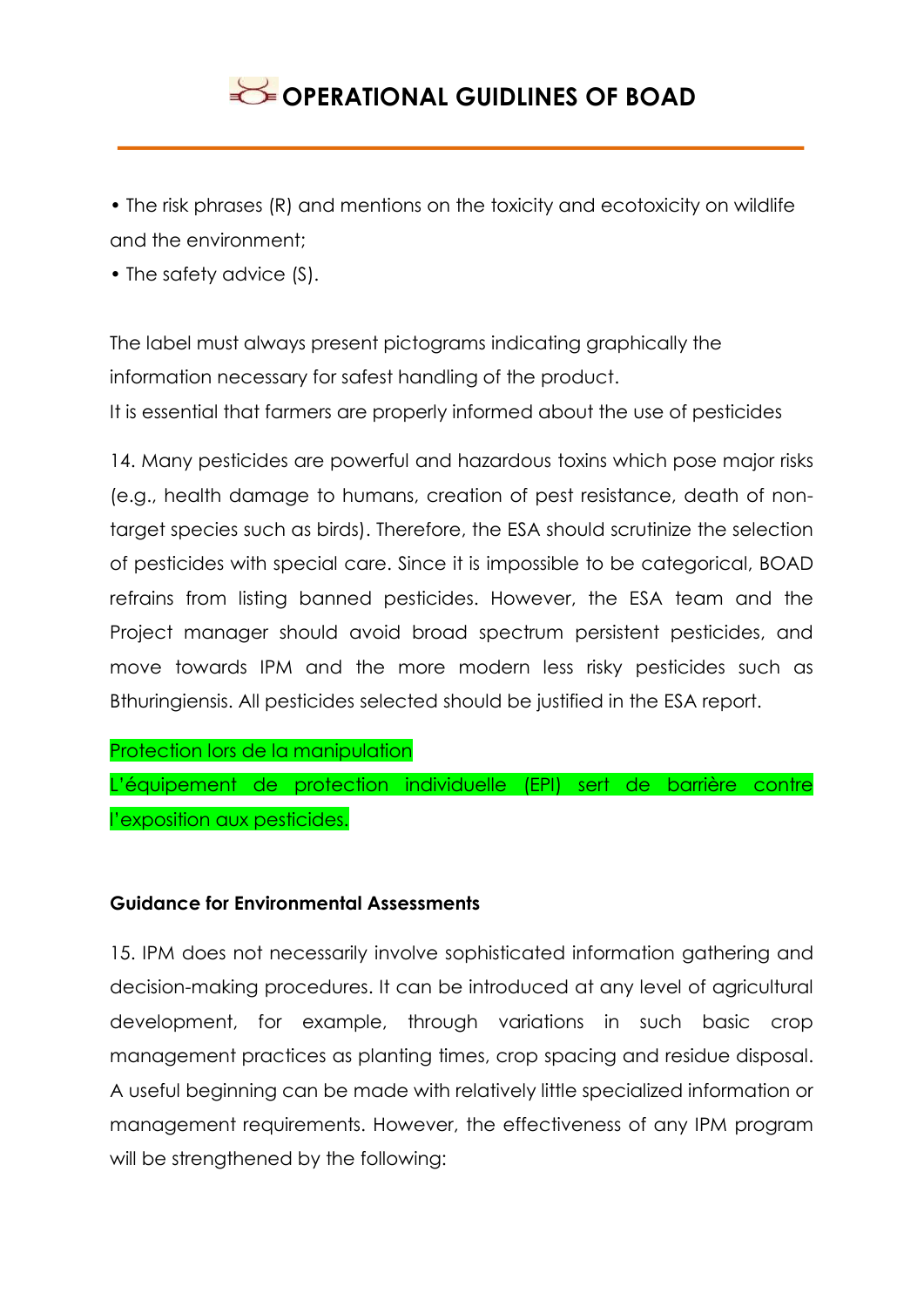(a) An understanding of the interactions between the elements of the local agro-ecosystem (e.g., crops, pests, beneficial organisms, the abiotic environment) and of any disruptions that may arise from overuse or misuse of pesticides.

(b) The development, with farmer involvement<sup>5</sup> (involvement of the people (often women) doing the work) of a pest management plan using practical methods to reduce pest levels (including methods related to the total crop production system as well as those targeted specifically for pest control).

(c) The establishment of realistic economic and action threshold levels for key pests.

(d) The development of practical systems for monitoring pest populations or infestation levels (either collectively or by individual farmers) and of whatever support structures are necessary to sustain them.

(e) The existence (or promotion) of farmer education concerning the principles and practices of IPM.

(f) The availability of appropriate materials and equipment, including establishment of insectaries to facilitate biological pest control where appropriate.

(g) Social and/or economic policy support that gives the farmer both incentive and opportunity to minimize pest management costs and increase productivity on a sustainable basis.

16. Similarly, research on crop protection/pest management methods does not necessarily have to be sophisticated, but it should be comprehensive. In addition to testing the efficacy (and environmental and toxicological characteristics) of pesticides, a complete research plan should include:

 5 "Farmer involvement" means involvement of the people (often women) doing the work. ,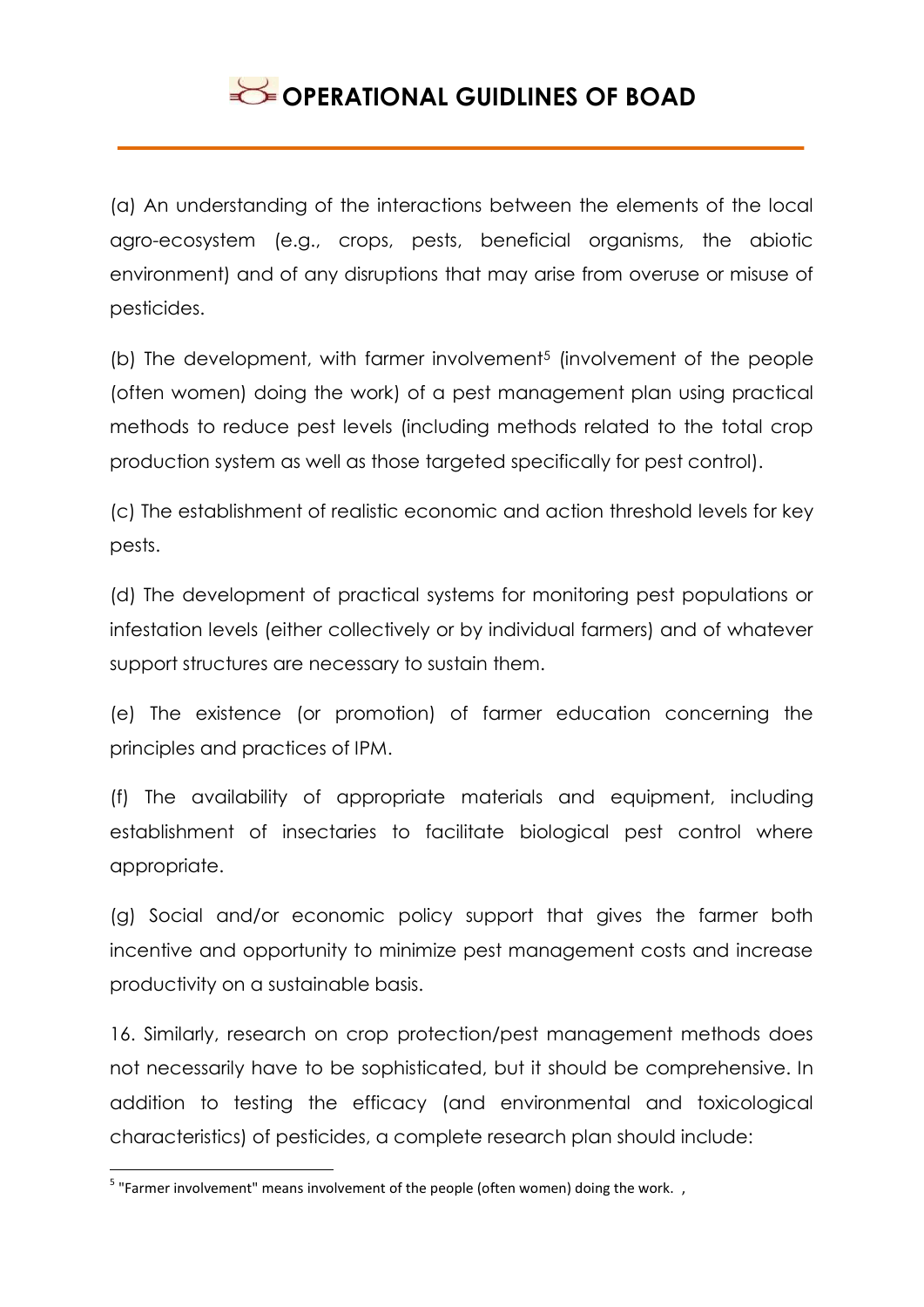(a) Basic studies of the agro-ecosystem, including biology and life cycles of crops, pests and beneficial organisms and interactions among them (e.g., identification and classification of pests and natural enemies and evaluation of the impact of indigenous natural enemies on pest populations).

(b) Development and improvement of pest-resistant crop varieties.

(c) Examination of cultural practices for reducing pest populations e.g., crop rotations, intercropping, timing of planting and irrigation, crop hygiene, land preparation, plant spacing, etc..

(d) Investigation of biological control methods, such as release of indigenous or introduced natural enemies, microbial pesticides, pheromones, repellents, etc.

(e) Identification of pesticides and techniques of pesticide use with minimal impact on beneficial organisms, humans and the environment.<sup>6</sup>

(f) Determination of the actual impacts of different pests and population levels on crop yield and quality.

(g) Review of traditional pest management practices of local farmers, as these often have a sound biological basis.<sup>7</sup>

17. Research carried out with the active participation of the intended beneficiaries is more likely to result in technologies that are practical under local field and socioeconomic conditions and thus to be adopted by the intended users. Therefore, an essential element of all pest management research should be an integration of farmers and field workers into planning

1

 $^6$  For discussion of criteria to be used to determine which pesticides should be restricted (e.g., acute mammalian toxicity, environmental persistence, chronic health effects, toxicity to non-target organisms, etc.), see the World Health Organization's WHO Recommended Classification of Pesticides by Hazard.

<sup>&</sup>lt;sup>7</sup> Sometimes, however, such practices are based on misperception of the importance of highly visible pests or may no longer be effective due to changing conditions. Also, natural compounds may have been developed that are extremely toxic. An attempt should be made to identify the substances and to control their use.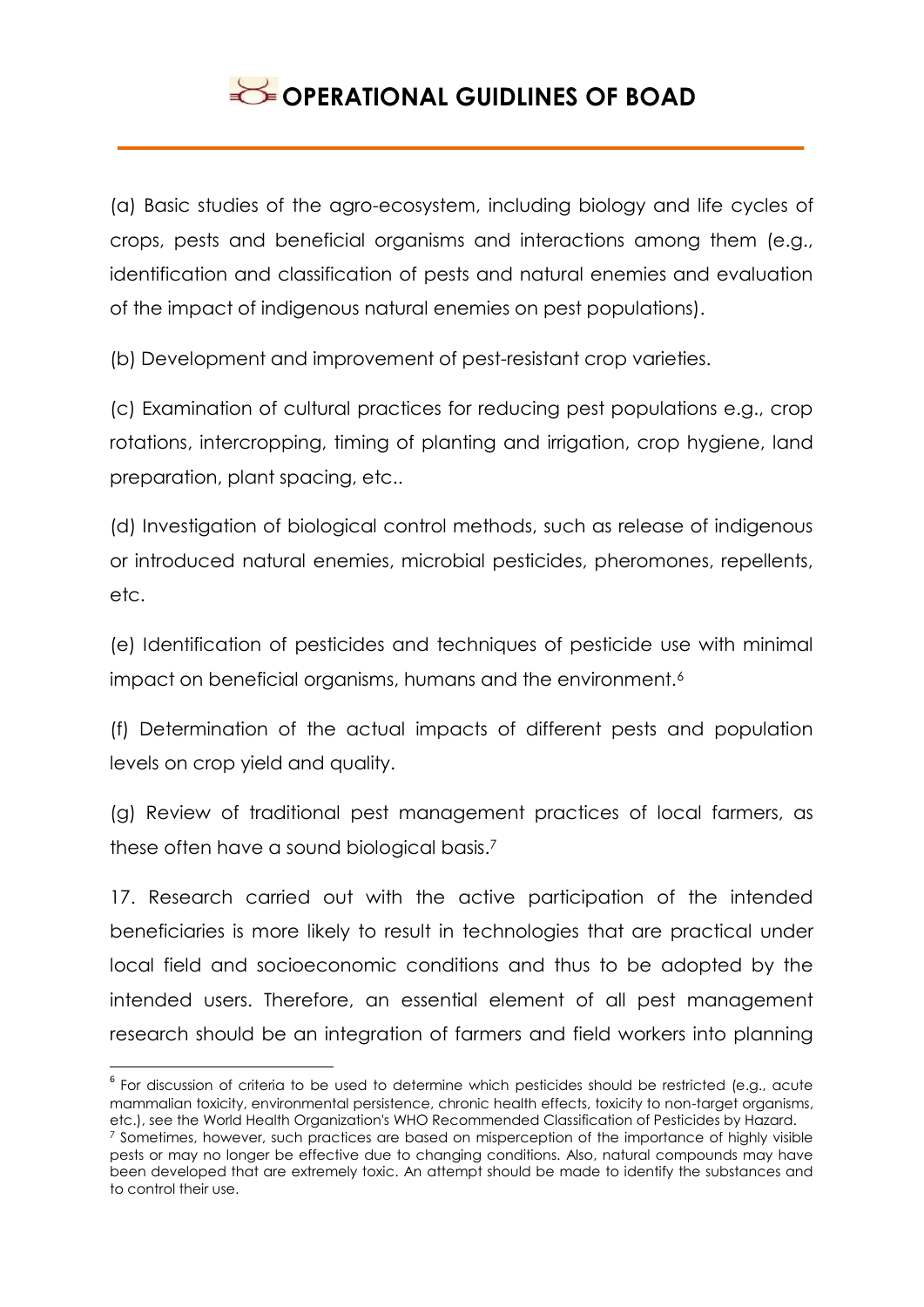and implementation and an emphasis on trials in farmers' fields. The agricultural extension service should provide a useful link between farmers and researchers for these field trials.

18. Project support for IPM research can include: (a) technical assistance to evaluate and help develop pest management plans or research programs in specific areas; (b) training fellowships for researchers and technicians; (c) improving research facilities; and (d) grants for specific research projects and institutional strengthening. The organizational unit in charge of environment of BOAD can assist in identifying appropriate consultants or training institutions.

### **Training and Extension**

19. The IPM approach should be the central focus of education and training related to crop protection at all levels: government policy makers, major buyers of crops, agricultural schools and colleges, pesticide suppliers, extension workers, farmers, etc. Education in IPM for farmers is particularly important because, in many countries, the farmers' primary alternative sources of information and advice on such matters are the pesticide sales representatives or commercial middlemen who have little or no knowledge of the technical aspects of their safe use, and have strong incentive to emphasize benefits over risks.

20. The important role of natural enemies in controlling pest populations must be emphasized. Many farmers have no understanding of this concept nor of its underlying principles (e.g., many do not distinguish at all between beneficial and harmful insects). Not surprisingly, many farmers do not distinguish between the various pesticides believing that any product is good for any pest in any crop, nor do they recognize the importance of using the correct dose at the right time. Because pesticides are often sold second or third hand in remote rural areas, farmers may purchase products with no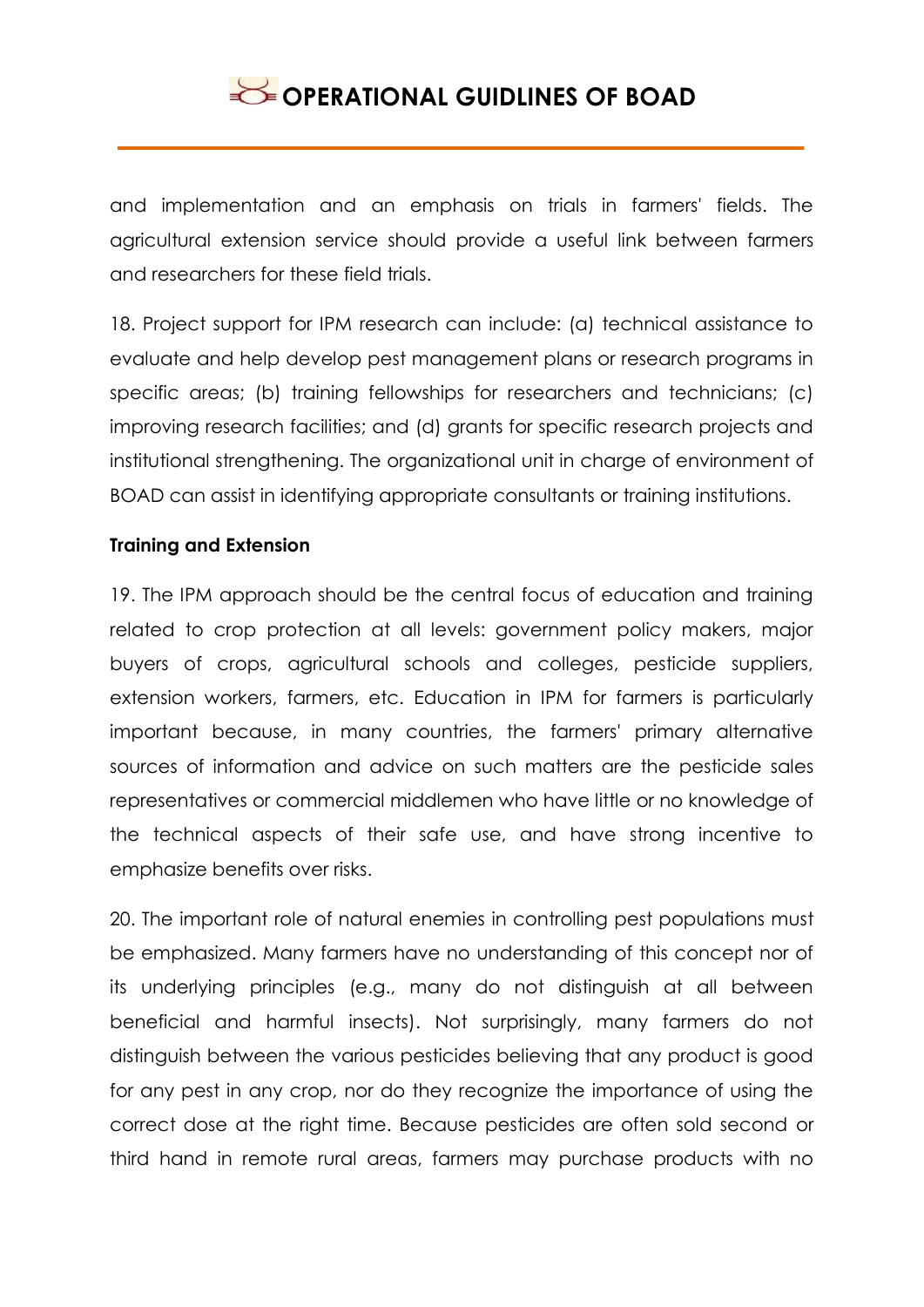reliable information on what they are or how to use them. Extension workers should be prepared to advise farmers on the proper handling and use of pesticides, and on the hazards they pose to the farmers and to their families and livestock.

21. Training should therefore include a thorough understanding of pesticides: their effects and limitations, their associated health and environmental hazards, and requirements for safe and effective use and handling. In addition to conventional extension channels, a variety of methods and media should be used (e.g., radio, television, movies, illustrated pamphlets and comic books, etc.) to circumvent illiteracy and get the widest possible dispersion of information.

22. Special training, information and educational materials relating to IPM and pesticides should also be given to:

(a) Shopkeepers, vendors, farmers' groups or agricultural cooperatives involved in sale or distribution of pesticides, to ensure that all understand the toxic nature of the pesticides they are dispensing.

(b) Doctors, community health clinics and women's groups (particularly on symptoms and treatment of pesticide poisoning).

(c) Staff of credit institutions, to help them understand the economic advantages of IPM and to encourage them not to impose loan conditions that promote dependence on chemical pesticides or the use of very hazardous materials.

(d) School teachers and pupils and their parents in rural areas.

#### **Policy Framework**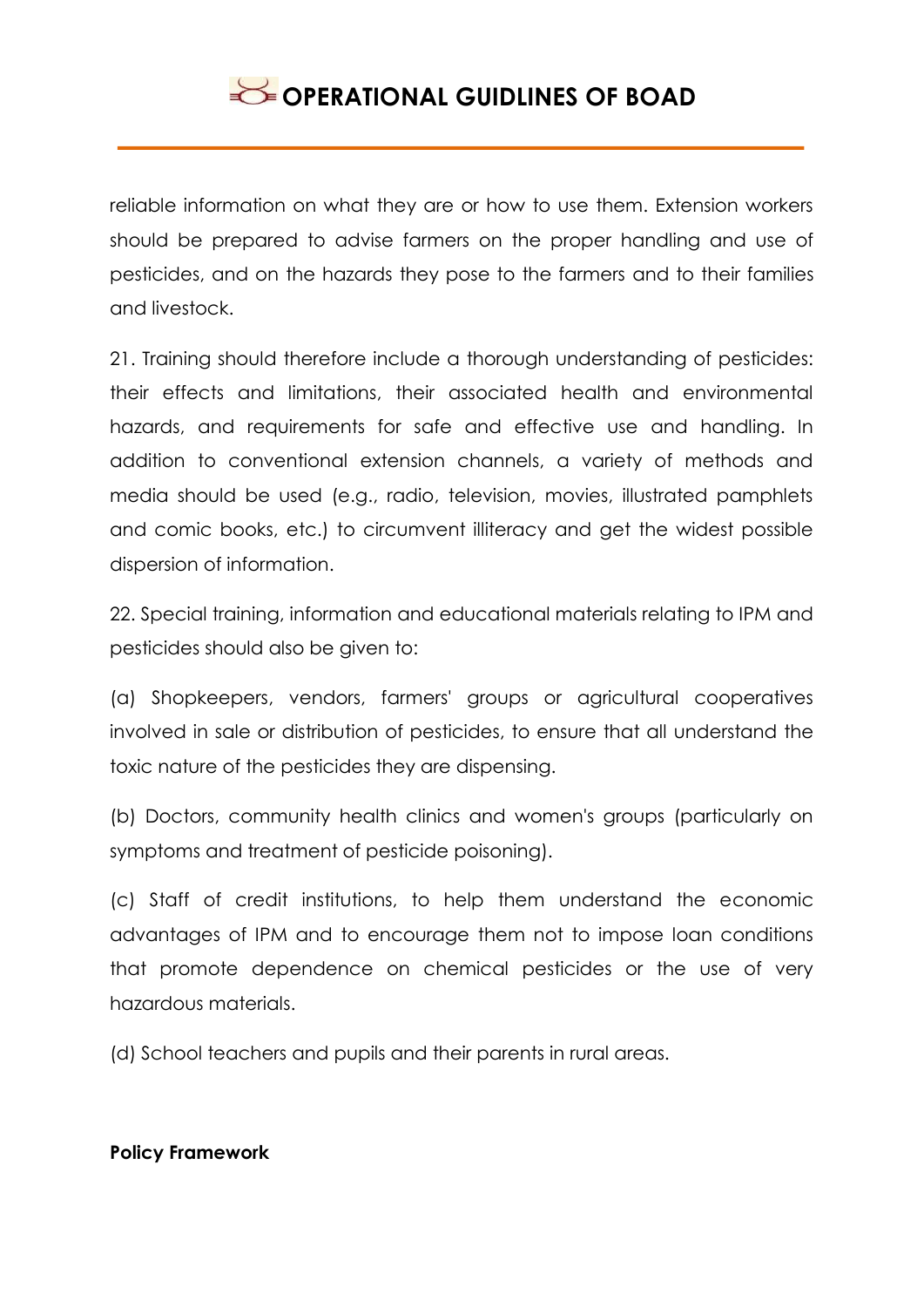23. While research, education and supply channels can provide the tools necessary for rational and cost- effective pest management, farmers must also have incentives to apply it. Therefore, in evaluating the crop protection component of a project, it is important to examine the economic policy framework and incentive structure and, if necessary, to propose measures to correct them. Clearly, when pesticide use is encouraged by subsidies from the government or donor agencies or by market requirements, the incentive for limiting their use is reduced.

### **Monitoring, Evaluation, and Supervision**

24. Monitoring and evaluating progress on development and implementation of IPM programs is difficult because the scientific base may take a long time to develop, and also because farmers may not immediately adopt the technology offered. Often, therefore, progress must be measured initially just by correct processes being established: appropriate types of research and training programs (with adequate staffing and support) going on; strong linkages in place between research and extension; etc. Improvements relating to policy or infrastructure (e.g., the removal of pesticide subsidies), to safety of pesticide use and human exposure, and to environmental contamination (e.g., surface or ground water, wildlife) also should be tracked and evaluated. Because market competitiveness is a major factor for the farmer and any successful IPM program will address that concern effectively.

25. When an IPM program is introduced in an area where pesticide use has been high, a reduction in pesticide application within a few years is probably a good indicator of successful implementation. A system of pest population monitoring should be established early in the project and linkage made between the results of such monitoring and control intervention decisions.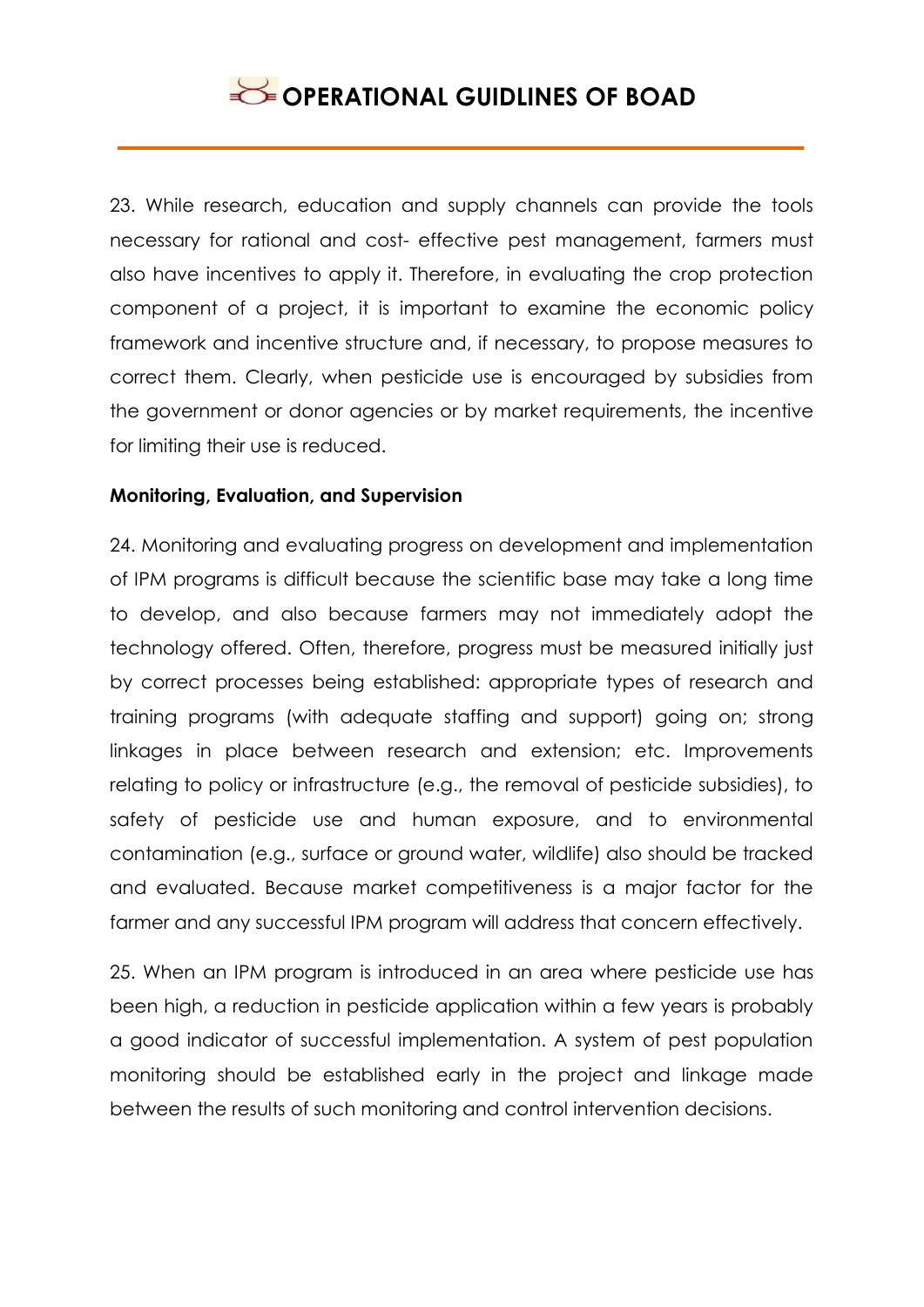26. Where the necessary technical or institutional capability for such monitoring and supervision does not exist locally, provision to develop them should be planned. Formal or informal cooperation with local nongovernmental organizations (NGOs) should be sought. Where appropriate, BOAD's supervision should be readily available, including involvement by technical experts (local or international).

### **Contents of the BOAD Staff Appraisal Report (AR)**

27. The AR for an agricultural loan should indicate how these guidelines have been followed in project preparation and how implementation will be evaluated and supervised. It should describe as fully as possible the anticipated pest problems and current pest management practices. Where these are not consistent with IPM principles, the AR should include a schedule of the steps to be taken in the proposed projects to bring them in line. Areas of conflict should be discussed (e.g., malaria vs. swamp, drainage vs. use of insecticides). Pesticides selected should be explicitly justified in the AR, together with training, monitoring, precautions, and other preventive measures to reduce environmental risks.

28. Similarly, the AR should address current practices and problems, and propose measures for improvement regarding pesticide selection, use and disposal. Aspects to consider include:

(a) Existing or anticipated pest problems. Information on specific crop/pest targets should be provided to aid in identifying available IPM technologies that have been developed in other areas and may be adapted to local conditions. Information on pests that pose a public-health threat locally and control programs already in operation should also be provided, as these can influence agricultural pest management options.

(b) Proposed pest management plans and methods.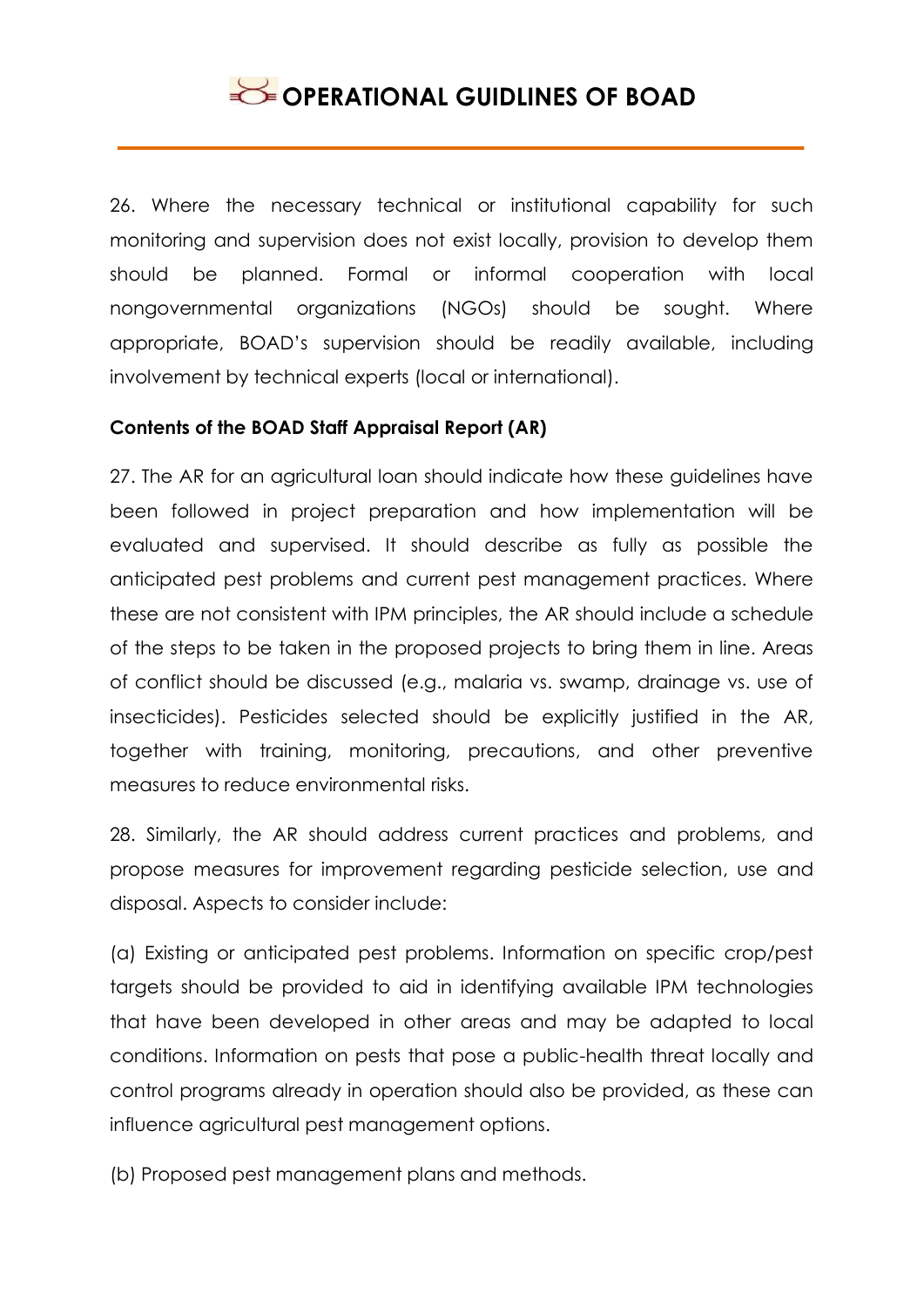(c) Current institutional framework for crop protection (e.g., is pest management the responsibility of a government or company service or of individual farmers? are pesticides supplied by the government or through private commercial channels? are pesticides subsidized by the government? does market demand for a particular product quality encourage pesticide use?).

(d) The existing institutional structure and capacity for:

(i) dealing with pest problems (including diagnosis of pests and monitoring of population levels, impacts in the field and exchange of information on a regional basis);

(ii) applied research for development and testing, with farmer involvement, of pest management technologies (including biological control, intercropping, improved cultural practices and development of resistant varieties);

(iii) extension of pest management information and new technologies, and training of farmers; and

(iv) provision of services and inputs, and measures for cost-recovery for any services or inputs (including presence or absence of subsidies) provided by the public sector.

(e) Any aquatic or other important environmental resources in the proposed project area that may raise special concerns regarding pesticide use or other aspects of pest management (e.g., underlying aquifers used for domestic water supply, downstream commercial or natural fisheries or breeding grounds for aquatic species, adjacent natural parks or reserves, presence of endangered species that may be adversely affected).

(f) Legislation, regulations and enforcement capability relating to crop protection and to importation or use of pesticides. This includes: regulations